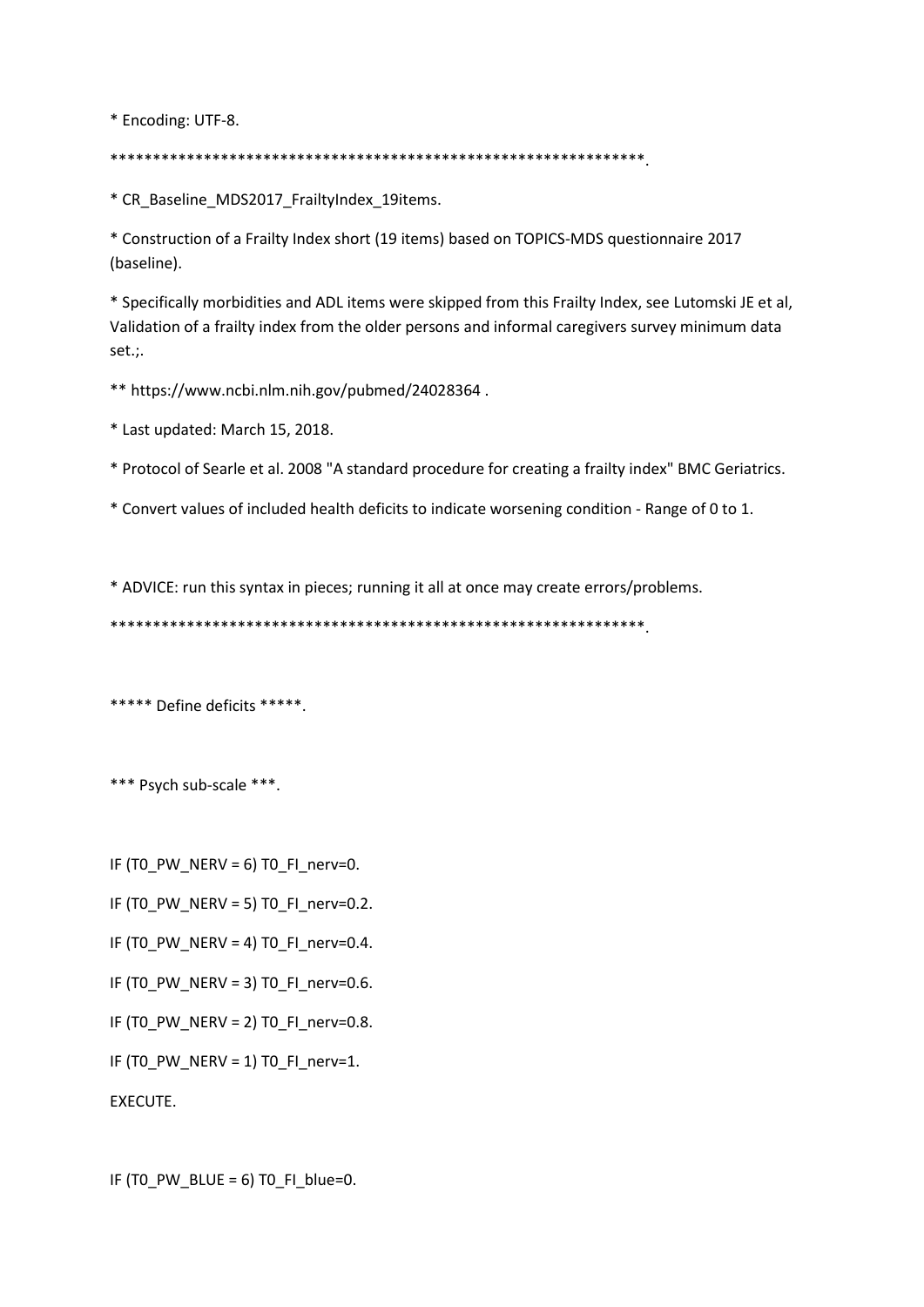IF (TO PW\_BLUE = 5) TO FI\_blue=0.2. IF (T0\_PW\_BLUE = 4) T0\_FI\_blue=0.4. IF (TO PW\_BLUE = 3) TO FI\_blue=0.6. IF (TO PW\_BLUE = 2) TO FI\_blue=0.8. IF (T0\_PW\_BLUE = 1) T0\_FI\_blue=1. EXECUTE.

IF (T0\_PW\_DOWN = 6) T0\_FI\_down=0.

IF (T0\_PW\_DOWN = 5) T0\_FI\_down=0.2.

IF (T0\_PW\_DOWN = 4) T0\_FI\_down=0.4.

IF (T0\_PW\_DOWN = 3) T0\_FI\_down=0.6.

IF (T0\_PW\_DOWN = 2) T0\_FI\_down=0.8.

IF (T0\_PW\_DOWN = 1) T0\_FI\_down=1.

EXECUTE.

IF  $(T0_PW_CALM = 6)$  TO\_FI\_calm=1.

IF (T0\_PW\_CALM = 5) T0\_FI\_calm=0.8.

IF (T0\_PW\_CALM = 4) T0\_FI\_calm=0.6.

IF (TO PW CALM = 3) TO FI calm=0.4.

IF (TO\_PW\_CALM = 2) TO\_FI\_calm=0.2.

IF (TO PW CALM = 1) TO FI\_calm=0.

EXECUTE.

IF (TO PW HAPPY = 6) TO FI happy=1. IF (T0\_PW\_HAPPY = 5) T0\_FI\_happy=0.8.

IF (T0\_PW\_HAPPY = 4) T0\_FI\_happy=0.6.

IF (TO PW HAPPY = 3) TO FI happy=0.4.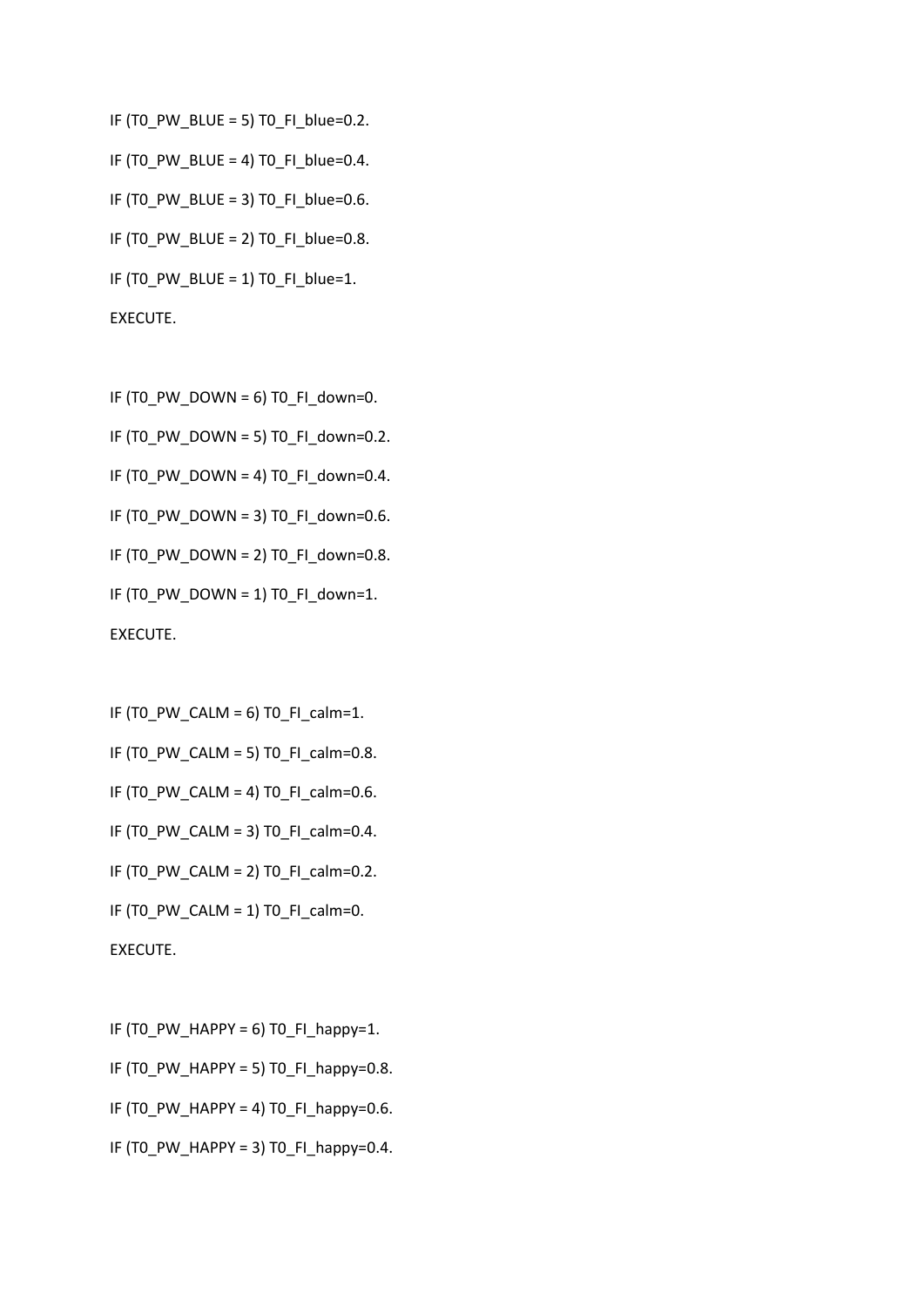```
IF (T0_PW_HAPPY = 2) T0_FI_happy=0.2. 
IF (T0_PW_HAPPY = 1) T0_FI_happy=0.
EXECUTE.
```
\*\*\* EQ-5D-5L \*\*\*.

IF (T0\_EQ5MO = 1) T0\_FI\_EQ\_mob=0.

IF (T0\_EQ5MO = 2) T0\_FI\_EQ\_mob=0.25.

IF (T0\_EQ5MO = 3) T0\_FI\_EQ\_mob=0.5.

IF (T0\_EQ5MO = 4) T0\_FI\_EQ\_mob=0.75.

IF (T0\_EQ5MO = 5) T0\_FI\_EQ\_mob=1.

EXECUTE.

IF (T0\_EQ5SC = 1) T0\_FI\_EQ\_selfcare=0.

IF (T0\_EQ5SC = 2) T0\_FI\_EQ\_selfcare=0.25.

IF (T0\_EQ5SC = 3) T0\_FI\_EQ\_selfcare=0.5.

IF (T0\_EQ5SC = 4) T0\_FI\_EQ\_selfcare=0.75.

IF (TO EQ5SC = 5) TO FI EQ selfcare=1.

EXECUTE.

IF (T0\_EQ5ACT= 1) T0\_FI\_EQ\_act=0. IF (T0\_EQ5ACT = 2) T0\_FI\_EQ\_act=0.25. IF (T0\_EQ5ACT = 3) T0\_FI\_EQ\_act=0.5. IF (T0\_EQ5ACT = 4) T0\_FI\_EQ\_act=0.75. IF (T0\_EQ5ACT = 5) T0\_FI\_EQ\_act=1. EXECUTE.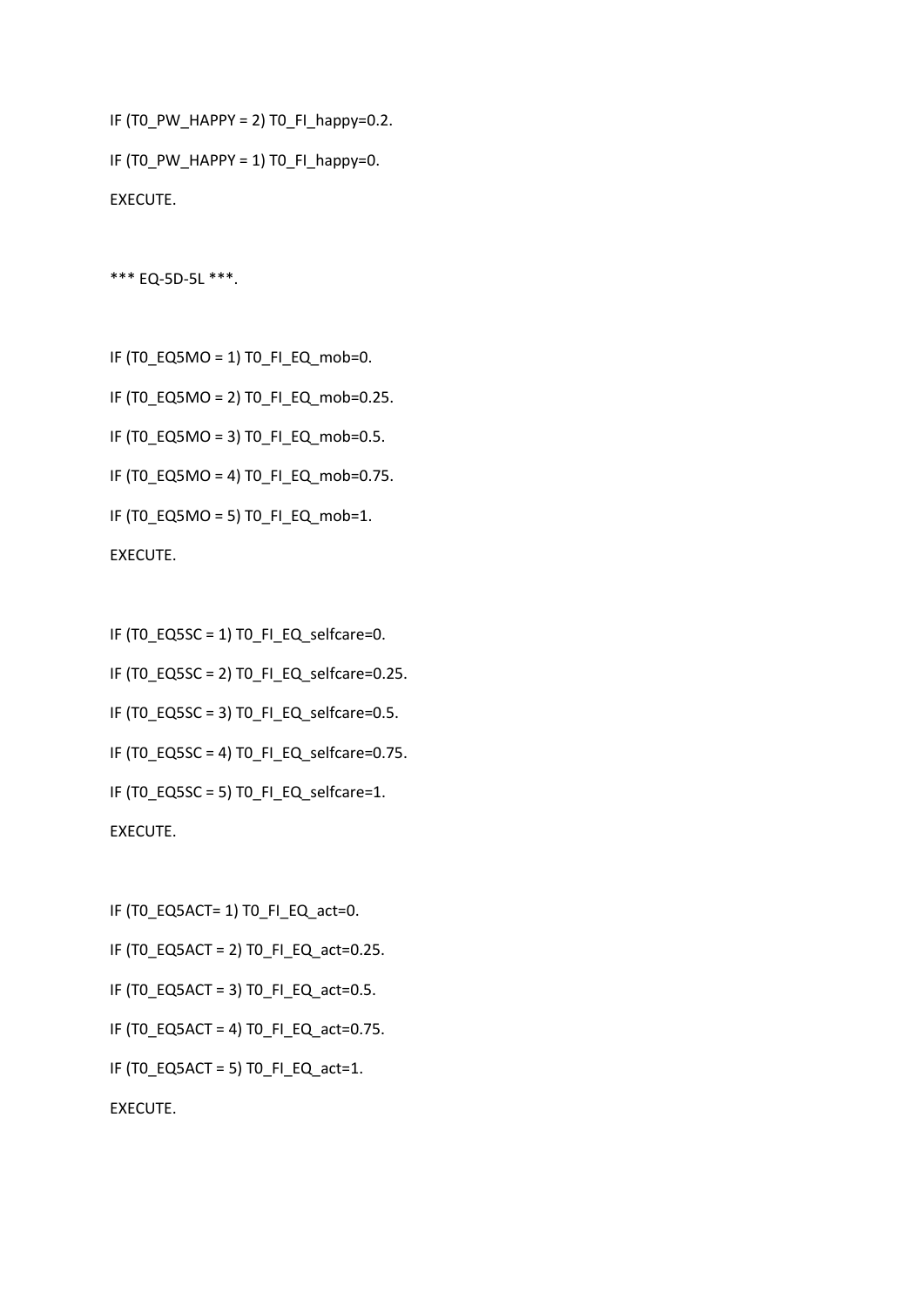```
IF (TO_EQ5PAIN= 1) TO_FI_EQ_pain=0.
```

```
IF (T0_EQ5PAIN = 2) T0_FI_EQ_pain=0.25.
```
- IF (TO\_EQ5PAIN = 3) TO\_FI\_EQ\_pain=0.5.
- IF (T0\_EQ5PAIN = 4) T0\_FI\_EQ\_pain=0.75.
- IF (T0\_EQ5PAIN = 5) T0\_FI\_EQ\_pain=1.

EXECUTE.

IF (T0\_EQ5ANX= 1) T0\_FI\_EQ\_mood=0.

```
IF (T0_EQ5ANX = 2) T0_FI_EQ_mood=0.25.
```
IF (T0\_EQ5ANX = 3) T0\_FI\_EQ\_mood=0.5.

IF (T0\_EQ5ANX = 4) T0\_FI\_EQ\_mood=0.75.

```
IF (TO EQ5ANX = 5) TO FI_EQ_mood=1.
```
EXECUTE.

\*\*\* Social functioning and self-reported health \*\*\*.

IF (T0\_SOCFUNC = 5) T0\_FI\_SocFunc=0.

IF (T0\_SOCFUNC = 4) T0\_FI\_SocFunc=0.25.

IF (T0\_SOCFUNC = 3) T0\_FI\_SocFunc=0.50.

IF (T0\_SOCFUNC = 2) T0\_FI\_SocFunc=0.75.

IF (TO SOCFUNC = 1) TO FI\_SocFunc=1.

EXECUTE.

IF (TO HEALTH = 0) TO FI\_Health=1.

IF (T0\_HEALTH = 1) T0\_FI\_Health=0.9.

IF (T0\_HEALTH = 2) T0\_FI\_Health=0.8.

IF (TO HEALTH = 3) TO FI\_Health=0.7.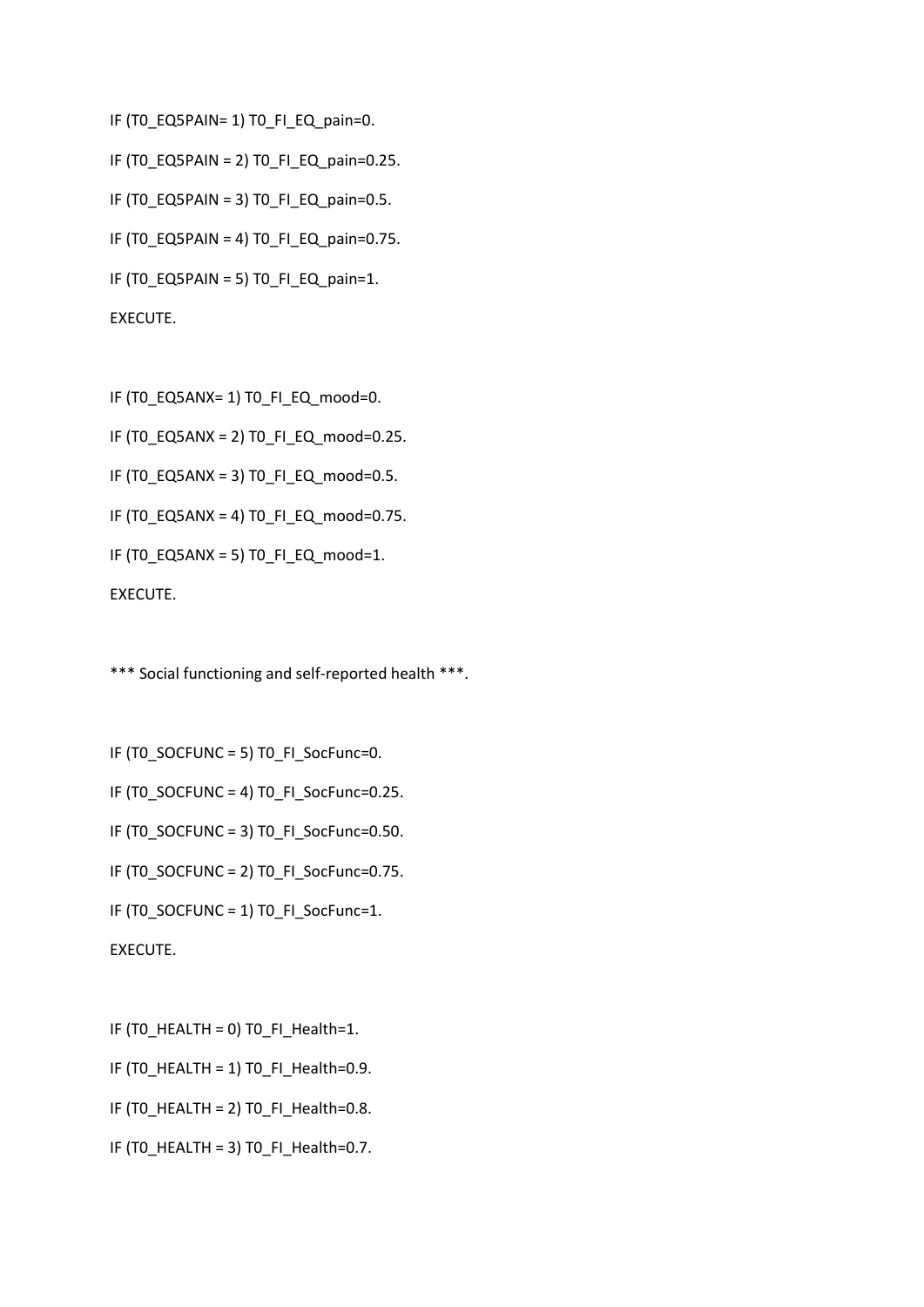IF (TO\_HEALTH = 4) TO\_FI\_Health=0.6.

IF (T0\_HEALTH = 5) T0\_FI\_Health=0.5.

IF (TO HEALTH = 6) TO FI\_Health=0.4.

IF (T0\_HEALTH = 7) T0\_FI\_Health=0.3.

IF (T0\_HEALTH = 8) T0\_FI\_Health=0.2.

IF (TO HEALTH = 9) TO FI\_Health=0.1.

IF (T0\_HEALTH = 10) T0\_FI\_Health=0.

EXECUTE.

\*\*\* Tasks and occupations in daily life \*\*\*.

IF (TO GARS HH=1) TO FI GARS HH=0. IF (T0\_GARS\_HH=2) T0\_FI\_GARS\_HH=0.33. IF (T0\_GARS\_HH=3) T0\_FI\_GARS\_HH=0.66. IF (T0\_GARS\_HH=4) T0\_FI\_GARS\_HH=1. EXECUTE.

IF (TO GARS SHOP=1) TO FI GARS SHOP=0. IF (TO GARS SHOP=2) TO FI GARS SHOP=0.33. IF (T0\_GARS\_SHOP=3) T0\_FI\_GARS\_SHOP=0.66. IF (TO GARS SHOP=4) TO FI GARS SHOP=1. EXECUTE.

IF (TO LASA MED=1) TO FI LASA MED=0. IF (T0\_LASA\_MED=2) T0\_FI\_LASA\_MED=0.33. IF (T0\_LASA\_MED=3) T0\_FI\_LASA\_MED=0.66. IF (TO LASA MED=4) TO FI LASA MED=1.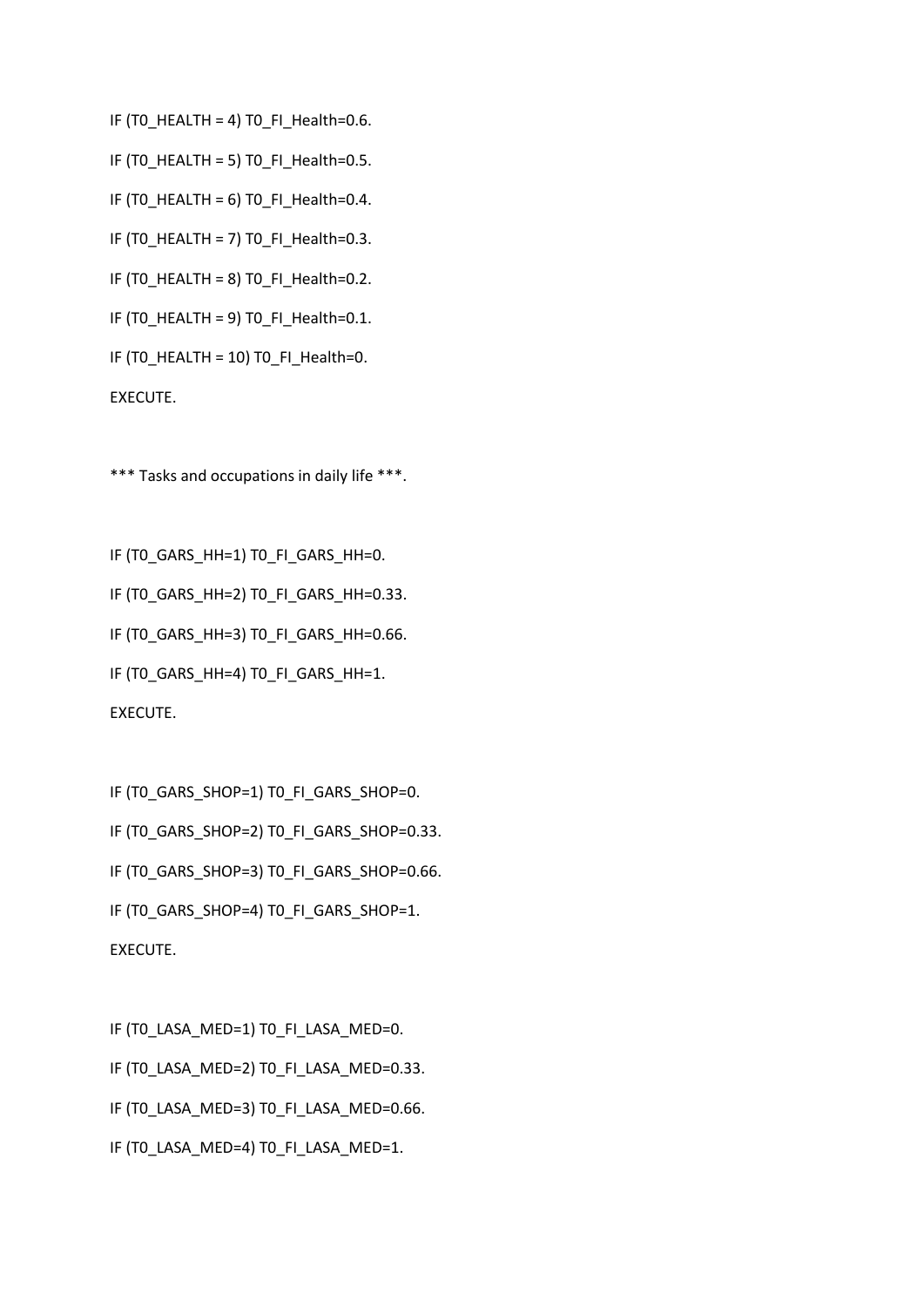## EXECUTE.

IF (TO LASA TRANSP=1) TO FI LASA TRANSP=0. IF (TO LASA TRANSP=2) TO FI LASA TRANSP=0.33. IF (TO LASA TRANSP=3) TO FI LASA TRANSP=0.66. IF (TO LASA TRANSP=4) TO FI LASA TRANSP=1.

EXECUTE.

\*\*\* Dental care is counted as one deficit \*\*\*.

IF (T0\_MOUTH\_PAIN=1) T0\_FI\_MOUTH\_PAIN = 0.25.

IF (TO MOUTH PAIN=0) TO FI\_MOUTH\_PAIN = 0.

IF (T0\_MOUTH\_CHEW=1) T0\_FI\_MOUTH\_CHEW = 0.25.

IF (T0\_MOUTH\_CHEW=0) T0\_FI\_MOUTH\_CHEW = 0.

IF (TO\_MOUTH\_DRY=1) TO\_FI\_MOUTH\_DRY = 0.25.

IF (T0\_MOUTH\_DRY=0) T0\_FI\_MOUTH\_DRY = 0.

IF (T0\_MOUTH\_SWAL=1) T0\_FI\_MOUTH\_SWAL = 0.25.

IF (TO MOUTH\_SWAL=0) TO FI\_MOUTH\_SWAL = 0.

EXECUTE.

COMPUTE T0\_FI\_MOUTH = SUM (T0\_FI\_MOUTH\_PAIN, T0\_FI\_MOUTH\_CHEW, T0\_FI\_MOUTH\_DRY, T0\_FI\_MOUTH\_SWAL).

EXECUTE.

\*\*\* Compute T0 FI \*\*\*.

\*\*\* First determine the number of missing values \*\*\*.

COMPUTE FI\_short\_missing\_number =NMISS (T0\_FI\_Health, T0\_FI\_EQ\_mob, T0\_FI\_EQ\_selfcare, T0\_FI\_EQ\_act, T0\_FI\_EQ\_pain, T0\_FI\_EQ\_mood, T0\_LASA\_MEMO1, T0\_LASA\_FALL, T0\_FI\_GARS\_HH,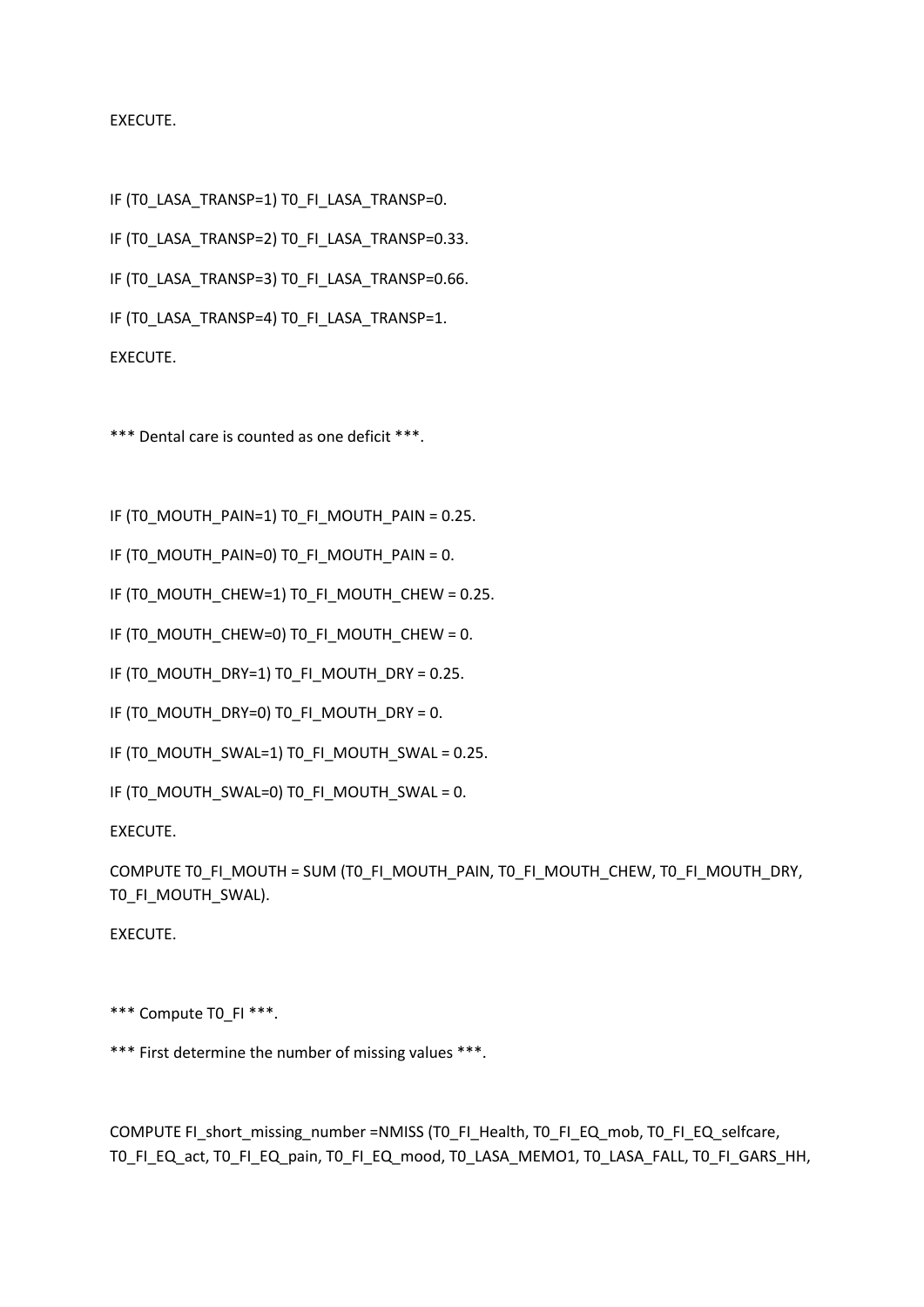T0\_FI\_GARS\_SHOP, T0\_FI\_LASA\_MED, T0\_FI\_LASA\_TRANSP, T0\_FI\_MOUTH, T0\_FI\_nerv, T0\_FI\_calm, T0\_FI\_blue, T0\_FI\_happy, T0\_FI\_down, T0\_FI\_SocFunc).

EXECUTE.

\*\*\* Calculate the total number of deficits accrued \*\*\*.

COMPUTE Frailty\_short\_total = sum (T0\_FI\_Health, T0\_FI\_EQ\_mob, T0\_FI\_EQ\_selfcare, T0\_FI\_EQ\_act, T0\_FI\_EQ\_pain, T0\_FI\_EQ\_mood, T0\_LASA\_MEMO1, T0\_LASA\_FALL, T0\_FI\_GARS\_HH,

TO FI GARS SHOP, TO FI LASA MED, TO FI LASA TRANSP, TO FI MOUTH, TO FI nerv, TO FI calm, T0\_FI\_blue, T0\_FI\_happy, T0\_FI\_down, T0\_FI\_SocFunc).

EXECUTE.

\*\*\* Examine different methods to address missing \*\*\*.

\*\*\* Complete case analysis - all deficits must be present (no missing values) \*\*\*.

\*\*\* WARNING --> Results in high levels of missing values \*\*\*.

DO IF

FI\_short\_missing\_number = 0.

COMPUTE T0\_FI\_short\_complete\_case=T0\_Frailty\_short\_total/19.

END IF.

EXECUTE.

\*\*\* Establish a minimum number of permissible missing deficits \*\*\*.

\*\*\* Adjustment of base for missing data \*\*\*.

IF (FI\_short\_missing\_number <= 3) FI\_short\_corrected=Frailty\_short\_total/(19-FI\_short\_missing\_number).

EXECUTE.